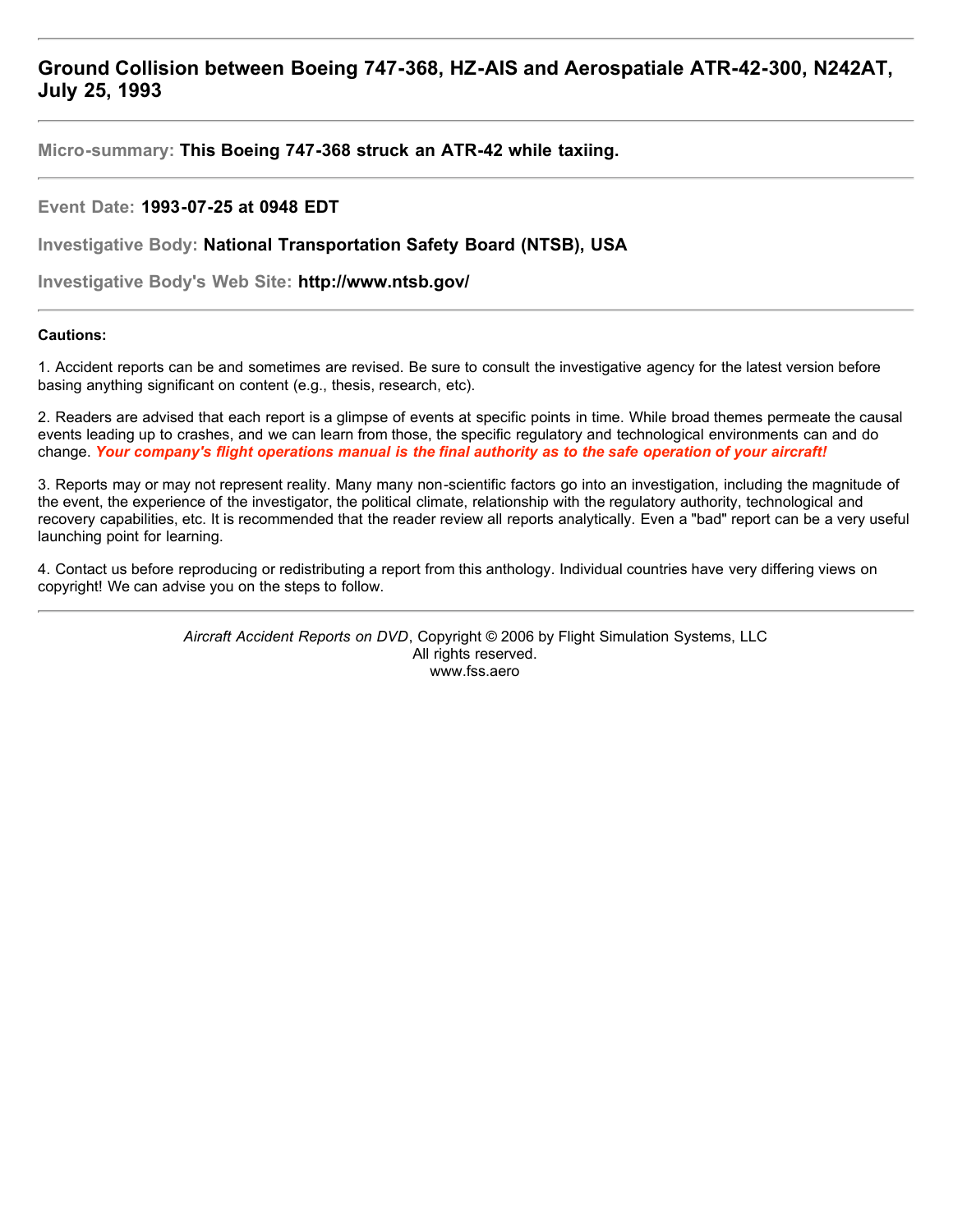| RANS <sub>P</sub> RANSP<br>National Transportation Safety Board                                                                                                                                                                                                                                                                                                                                                                                                                                                                                                                                                                                                                                                                                                                                                                                                                                                            |                                                                                                                                                                                                                                                                                                                                     |  | NTSB ID: NYC93FA137A            |                                  | Aircraft Registration Number: HZAIS |  |                  |  |  |  |
|----------------------------------------------------------------------------------------------------------------------------------------------------------------------------------------------------------------------------------------------------------------------------------------------------------------------------------------------------------------------------------------------------------------------------------------------------------------------------------------------------------------------------------------------------------------------------------------------------------------------------------------------------------------------------------------------------------------------------------------------------------------------------------------------------------------------------------------------------------------------------------------------------------------------------|-------------------------------------------------------------------------------------------------------------------------------------------------------------------------------------------------------------------------------------------------------------------------------------------------------------------------------------|--|---------------------------------|----------------------------------|-------------------------------------|--|------------------|--|--|--|
| <b>FACTUAL REPORT</b>                                                                                                                                                                                                                                                                                                                                                                                                                                                                                                                                                                                                                                                                                                                                                                                                                                                                                                      |                                                                                                                                                                                                                                                                                                                                     |  | Occurrence Date: 07/25/1993     |                                  | Most Critical Injury: None          |  |                  |  |  |  |
| ÁVIATION                                                                                                                                                                                                                                                                                                                                                                                                                                                                                                                                                                                                                                                                                                                                                                                                                                                                                                                   |                                                                                                                                                                                                                                                                                                                                     |  | Occurrence Type: Accident       |                                  | Investigated By: NTSB               |  |                  |  |  |  |
| Location/Time                                                                                                                                                                                                                                                                                                                                                                                                                                                                                                                                                                                                                                                                                                                                                                                                                                                                                                              |                                                                                                                                                                                                                                                                                                                                     |  |                                 |                                  |                                     |  |                  |  |  |  |
| Nearest City/Place                                                                                                                                                                                                                                                                                                                                                                                                                                                                                                                                                                                                                                                                                                                                                                                                                                                                                                         | State                                                                                                                                                                                                                                                                                                                               |  | Zip Code                        |                                  |                                     |  |                  |  |  |  |
| <b>JAMAICA</b>                                                                                                                                                                                                                                                                                                                                                                                                                                                                                                                                                                                                                                                                                                                                                                                                                                                                                                             | <b>NY</b>                                                                                                                                                                                                                                                                                                                           |  | 11430                           | 0948                             | <b>EDT</b>                          |  |                  |  |  |  |
| Airport Proximity: On Airport                                                                                                                                                                                                                                                                                                                                                                                                                                                                                                                                                                                                                                                                                                                                                                                                                                                                                              |                                                                                                                                                                                                                                                                                                                                     |  | Distance From Landing Facility: |                                  | Direction From Airport:             |  |                  |  |  |  |
| <b>Aircraft Information Summary</b>                                                                                                                                                                                                                                                                                                                                                                                                                                                                                                                                                                                                                                                                                                                                                                                                                                                                                        |                                                                                                                                                                                                                                                                                                                                     |  |                                 |                                  |                                     |  |                  |  |  |  |
| Aircraft Manufacturer                                                                                                                                                                                                                                                                                                                                                                                                                                                                                                                                                                                                                                                                                                                                                                                                                                                                                                      |                                                                                                                                                                                                                                                                                                                                     |  | Model/Series                    |                                  |                                     |  | Type of Aircraft |  |  |  |
| <b>BOEING</b>                                                                                                                                                                                                                                                                                                                                                                                                                                                                                                                                                                                                                                                                                                                                                                                                                                                                                                              |                                                                                                                                                                                                                                                                                                                                     |  | 747-368                         |                                  |                                     |  | Airplane         |  |  |  |
| Sightseeing Flight: No                                                                                                                                                                                                                                                                                                                                                                                                                                                                                                                                                                                                                                                                                                                                                                                                                                                                                                     |                                                                                                                                                                                                                                                                                                                                     |  |                                 | Air Medical Transport Flight: No |                                     |  |                  |  |  |  |
| Narrative                                                                                                                                                                                                                                                                                                                                                                                                                                                                                                                                                                                                                                                                                                                                                                                                                                                                                                                  |                                                                                                                                                                                                                                                                                                                                     |  |                                 |                                  |                                     |  |                  |  |  |  |
| Brief narrative statement of facts, conditions and circumstances pertinent to the accident/incident:<br>HISTORY OF FLIGHT                                                                                                                                                                                                                                                                                                                                                                                                                                                                                                                                                                                                                                                                                                                                                                                                  |                                                                                                                                                                                                                                                                                                                                     |  |                                 |                                  |                                     |  |                  |  |  |  |
| the ground, at John F. Kennedy (JFK) Airport, Jamaica, New York. The collision involved the left<br>wing of the B747 and vertical stabilizer and rudder of the ATR-42. The B747 received minor damage<br>and the ATR-42 received substantial damage.<br>There were no injuries to the occupants. Visual<br>meteorological conditions prevailed. Both flights had filed instrument flight rules flight plans.<br>Flight 039 was operating under 14 CFR Part 129, and flight 4944 was operating under 14 CFR Part<br>121.<br>Flight 039 was the continuation of a flight from Saudi Arabia. At JFK there was a flightcrew<br>change and the flight was scheduled to continue on to Dulles Airport, Washington, DC. Flight 039<br>was parked at Delta Airlines terminal 1A. The on coming flight crew had been on 48 hours of rest.<br>Flight 4944 was an originating flight for the flightcrew. The destination was National |                                                                                                                                                                                                                                                                                                                                     |  |                                 |                                  |                                     |  |                  |  |  |  |
| Airport, Washington, DC. The airplane was parked in the commuter area for American Eagle.<br>was the first flight after 4 days of rest for the crew.<br>Both flight were instructed to taxi to runway 4L. Upon crossing runway 31L, both flightcrews                                                                                                                                                                                                                                                                                                                                                                                                                                                                                                                                                                                                                                                                       |                                                                                                                                                                                                                                                                                                                                     |  |                                 |                                  |                                     |  | This             |  |  |  |
| contacted the control tower. As flight 4944 neared taxiway KILO BRAVO on taxiway KILO, they were<br>asked if they would accept an intersection departure, and they replied they would. Flight 4944<br>pulled onto taxiway KILO BRAVO to await their departure sequence.                                                                                                                                                                                                                                                                                                                                                                                                                                                                                                                                                                                                                                                    |                                                                                                                                                                                                                                                                                                                                     |  |                                 |                                  |                                     |  |                  |  |  |  |
|                                                                                                                                                                                                                                                                                                                                                                                                                                                                                                                                                                                                                                                                                                                                                                                                                                                                                                                            | As flight 039 neared taxiway KILO BRAVO, on taxiway KILO, the pilot deviated to the right,<br>however, the left wing made contact with the vertical stabilizer of N242AT (Flight 4944).                                                                                                                                             |  |                                 |                                  |                                     |  |                  |  |  |  |
| In a written statement, made after the accident, the captain of flight 039 stated:                                                                                                                                                                                                                                                                                                                                                                                                                                                                                                                                                                                                                                                                                                                                                                                                                                         |                                                                                                                                                                                                                                                                                                                                     |  |                                 |                                  |                                     |  |                  |  |  |  |
| BRAVO]                                                                                                                                                                                                                                                                                                                                                                                                                                                                                                                                                                                                                                                                                                                                                                                                                                                                                                                     | As I was approaching [taxiway] KB and to give myself<br>more clearance I taxied off<br>centerline to the right<br>thinking I would be clear of the American Eagle.<br>Meanwhile I<br>heard over the VHF Frequency (AE)[American Eagle] calling and advising position at KB[KILO<br>and been hit. I stopped the aircraft immediately |  |                                 |                                  |                                     |  |                  |  |  |  |
| In a written statement, the Purser (senior flight attendant) on flight 039, who was seated at<br>the L1 position in the cabin stated:                                                                                                                                                                                                                                                                                                                                                                                                                                                                                                                                                                                                                                                                                                                                                                                      |                                                                                                                                                                                                                                                                                                                                     |  |                                 |                                  |                                     |  |                  |  |  |  |
| During our taxiing, I observed a small commuter aircraftAs we passed behind this<br>aircraft, I felt a<br>small jolt but I was unable to see anything. I got the<br>impression                                                                                                                                                                                                                                                                                                                                                                                                                                                                                                                                                                                                                                                                                                                                             |                                                                                                                                                                                                                                                                                                                                     |  |                                 |                                  |                                     |  |                  |  |  |  |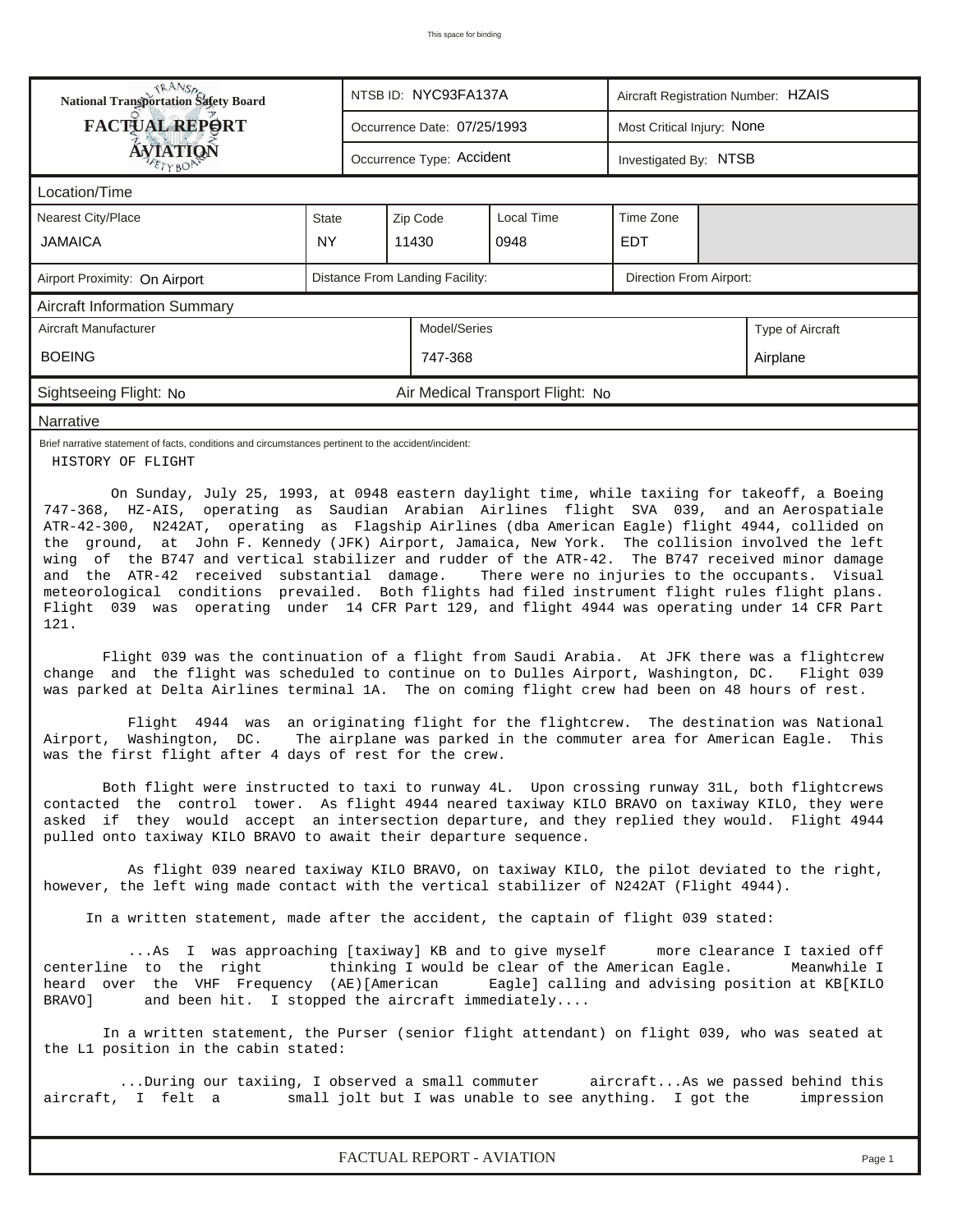| <b>National Transportation Safety Board</b> | NTSB ID: NYC93FA137A        |  |
|---------------------------------------------|-----------------------------|--|
| <b>FACTUAL REPORT</b>                       | Occurrence Date: 07/25/1993 |  |
|                                             | Occurrence Type: Accident   |  |

### *Narrative (Continued)*

initially, that we may have clipped the American Eagle Aircraft, as I thought I had seen the AA [American Eagle] A/C moving as we passed it. The Captain was in the middle of a welcoming P.A. to the pax[passengers]. But he broke off mid-way....

 The interrupted public address from the captain was also mentioned in two other written statements from flight attendants.

 When interviewed after the accident, the captain of flight 039 stated he thought we would clear the airplane while on the taxiway centerline. He said he moved to the right for more clearance.

 The accident occurred during the hours of daylight at 40 degrees, 37.57 minutes north and 73 degrees, 47.07 minutes north.

## AIRCRAFT INFORMATION

HZ-AIS The airplane, a Boeing 747-368, has a wing span of 195 feet, 8 inches. According to Boeing, the wing landing gear is 41 feet, 4 inches wide, measured from the outside tires. The left wing tip is 126.8 feet rearward, and 95.35 feet outboard of the left pilot seat. Sitting in the left seat of HZ-AIS, this investigator found it was possible to see the wing tip, only if the seat belt was loosened, and he rotated in the seat to the left.

N242AT The airplane, an Aerospatiale ATR-42-300, has an overall length of 74 feet, 5 inches. The nose wheel is located 5 feet aft of the nose of the airplane.

#### AERODROME INFORMATION

 John F. Kennedy Airport is managed by the Port Authority of New York and New Jersey. It is a FAR 139 airport and receives federal funding. No restrictions were found for the use of intersection takeoffs at taxiway KILO BRAVO, when using runway 4L for departures, or for taxiing other airplanes behind an airplane holding on a stub taxiway.

Measurements of the runway and taxiway at taxiway, KILO (K), KILO BRAVO (KB), and runway 4 LEFT (4L) produced the following measurements:

Centerline of runway 4L to runway hold short line 283 feet, 2 inches; Runway hold short line to centerline of taxiway K, 167 feet, 7 inches; Width of taxiway K, at taxiway KB, 72 feet, 2 inches; Centerline of taxiway K to edge line on left 37 feet, 11 inches Centerline of taxiway K to edge line of right 34 feet, 3 inches

 According to Mr. William DeGraaff, FAA Eastern Region, Airports Division, Safety and Standards Branch, the runway and taxiway markings at JFK met FAA requirements. The 280 foot distance, centerline of runway to runway hold short line had been in use since November 1980.

### FLIGHT RECORDERS

HZ-AIS The cockpit voice recorder (CVR) and digital flight data recorder (DFDR) were forwarded to the NTSB Laboratory in Washington, DC, for review. The recording medium on both recorders was of useable quality.

 According to the cockpit voice recorder report, the recorder had been bulk erased. At the end were 14 seconds of conversation which was transcribed.

 The information in the flight data recorder was not inconsistent with interviews, and was not included in this report.

*FACTUAL REPORT - AVIATION Page 1a*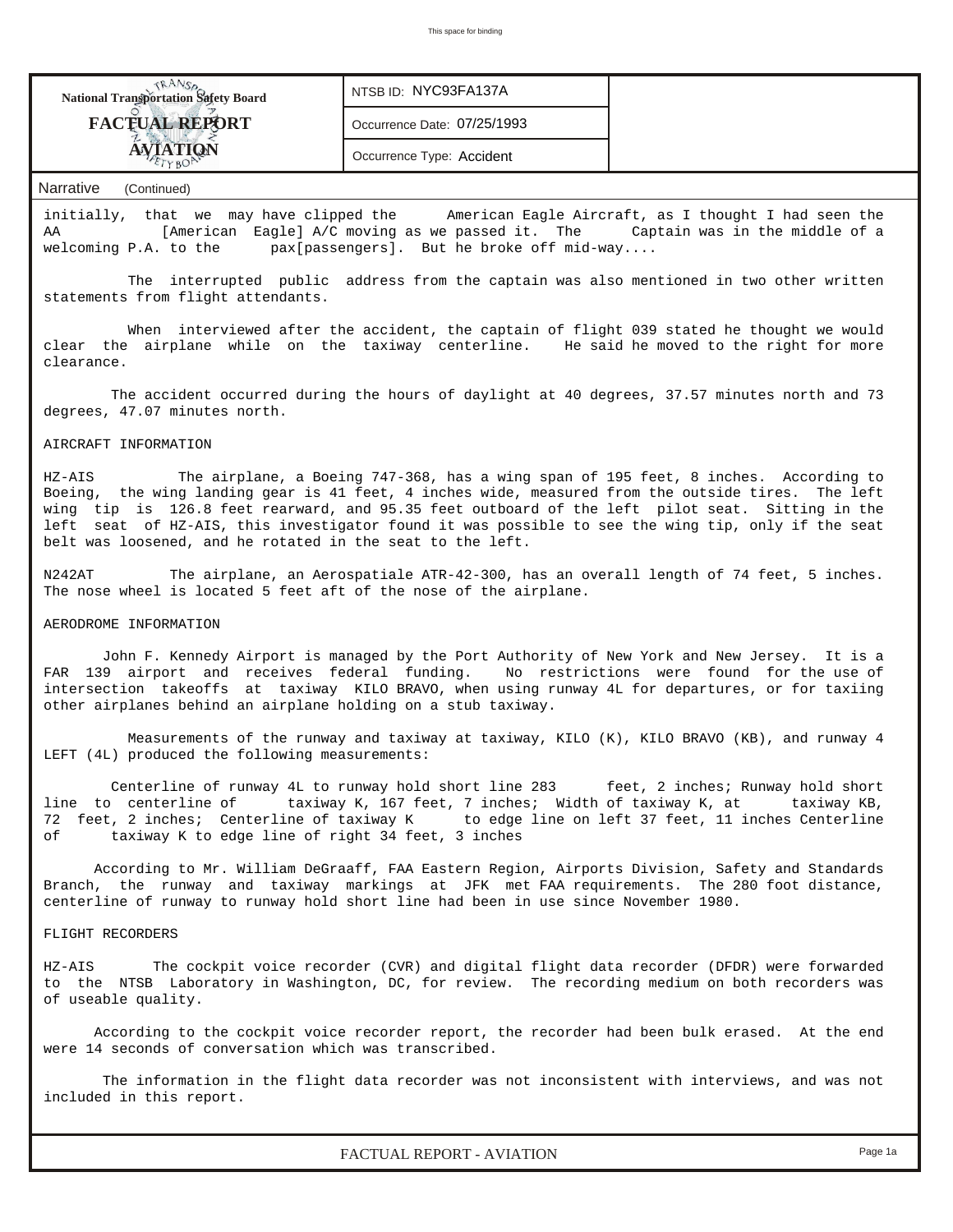| <b>National Transportation Safety Board</b> | NTSB ID: NYC93FA137A        |  |
|---------------------------------------------|-----------------------------|--|
| <b>FACTUAL REPORT</b>                       | Occurrence Date: 07/25/1993 |  |
|                                             | Occurrence Type: Accident   |  |
|                                             |                             |  |

*Narrative (Continued)*

N242AT The airplane was stationary at the time of the accident. The flight data recorder was not retained. The cockpit voice recorder was retained and listened to. The recording was of useable quality; however, it was not inconsistent with interviews and a transcript was not made.

#### WRECKAGE AND IMPACT INFORMATION

The airplanes were examined at the accident site on July 25, 1993.

HZ-AIS The airplane was on taxiway K, with the main landing gear approximately 250 feet beyond the centerline of taxiway KB. All wheels except the left wing landing gear were found to be on the west (right) side of taxiway K. The airplane was angled with the nose pointed approximately 10 degrees left of the centerline of taxiway K.

 The wing flaps were extended to 20 degrees and the leading edge devices were extended. All damage was limited to the outboard section of the left wing. The number one leading edge device was off the airplane and the number two leading edge device was crushed back into the leading edge of the wing. There were two small punctures of the leading edge skin in the vicinity of the leading edge devices. The plastic navigation light cover on the left wing was broken.

 When a photograph of the left wing was reviewed by Boeing, they placed the initial contact point at 108 inches (9 feet) from the wing tip.

N242AT The airplane on located on taxiway KB. The wing flaps were in the takeoff position. The nose of the airplane was rotated 50 degrees nose left. An arcing skid mark was found which originated on the centerline of taxiway KB, and terminated with the nosewheel of the airplane. The center of the skid originated 30 feet 3 inches from the runway hold short line. There was a small gouge mark in the asphalt that corresponded with the position of the outboard wheel of the right<br>main landing gear. In addition, a mark was found on the wheel rim, and small pieces of asphalt In addition, a mark was found on the wheel rim, and small pieces of asphalt were imbedded in the wheel rim. The left main gear had left an intermittent skid mark approximately 10 feet long, in the shape of a curving arc.

 The number one leading edge device from HZ-AIS was found lodged in the vertical stabilizer of the ATR-42, just forward of the rudder (approximately 7 feet from the rear of airplane). In addition, horizontal scrape marks were visible between the point where the number one leading edge device was lodged in the vertical stabilizer and the end of the rudder.

#### ADDITIONAL DATA/INFORMATION

 Additional statements were submitted by the flightcrew of HZ-AIS after they returned to Saudi Arabia. In these statements, the captain stated he was making a cabin public address at the time of the accident.

According to the Saudi Arabian Airlines, Flight Operations (Part 121/91) Policy Manual, Item 9:

 If, at any time, there is any doubt in the pilot's mind as to proper clearance, the aircraft should be stopped until he is assured that there is sufficient room.

Both airplanes were verbally released to their operators on July 25, 1993.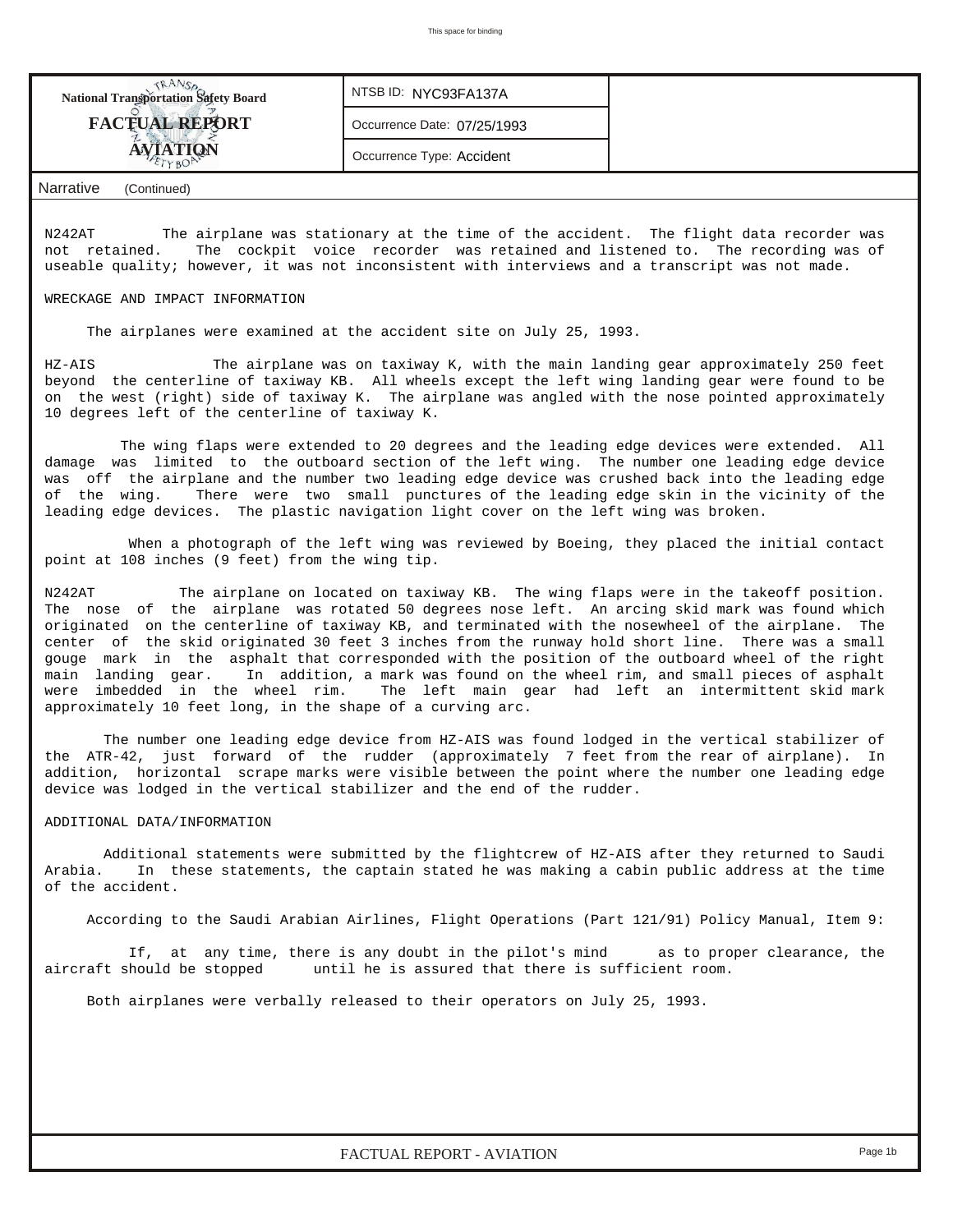| <b>National Transportation Safety Board</b>                                             |                                                                         | NTSB ID: NYC93FA137A                                     |                                                       |                                     |                                       |  |   |                      |                               |              |                     |              |
|-----------------------------------------------------------------------------------------|-------------------------------------------------------------------------|----------------------------------------------------------|-------------------------------------------------------|-------------------------------------|---------------------------------------|--|---|----------------------|-------------------------------|--------------|---------------------|--------------|
| FACTUAL REPORT                                                                          |                                                                         | Occurrence Date: 07/25/1993                              |                                                       |                                     |                                       |  |   |                      |                               |              |                     |              |
| <b>AVIATION</b>                                                                         |                                                                         |                                                          |                                                       |                                     | Occurrence Type: Accident             |  |   |                      |                               |              |                     |              |
| Landing Facility/Approach Information                                                   |                                                                         |                                                          |                                                       |                                     |                                       |  |   |                      |                               |              |                     |              |
| <b>Airport Name</b>                                                                     | Runway Used<br>Airport ID:<br><b>Airport Elevation</b><br>Runway Length |                                                          |                                                       |                                     |                                       |  |   |                      |                               | Runway Width |                     |              |
| JOHN F. KENNEDY                                                                         |                                                                         |                                                          | <b>JFK</b>                                            |                                     | 13 Ft. MSL                            |  | 0 |                      |                               |              |                     |              |
| Runway Surface Type: Asphalt                                                            |                                                                         |                                                          |                                                       |                                     |                                       |  |   |                      |                               |              |                     |              |
| Runway Surface Condition: Dry                                                           |                                                                         |                                                          |                                                       |                                     |                                       |  |   |                      |                               |              |                     |              |
| Type Instrument Approach: NONE                                                          |                                                                         |                                                          |                                                       |                                     |                                       |  |   |                      |                               |              |                     |              |
| VFR Approach/Landing: None                                                              |                                                                         |                                                          |                                                       |                                     |                                       |  |   |                      |                               |              |                     |              |
| Aircraft Information                                                                    |                                                                         |                                                          |                                                       |                                     |                                       |  |   |                      |                               |              |                     |              |
| Aircraft Manufacturer<br><b>BOEING</b>                                                  |                                                                         |                                                          |                                                       | Model/Series<br>747-368             |                                       |  |   |                      |                               | 23270        | Serial Number       |              |
| Airworthiness Certificate(s): Transport                                                 |                                                                         |                                                          |                                                       |                                     |                                       |  |   |                      |                               |              |                     |              |
| Landing Gear Type: Retractable - Tricycle                                               |                                                                         |                                                          |                                                       |                                     |                                       |  |   |                      |                               |              |                     |              |
| Certified Max Gross Wt.<br>Homebuilt Aircraft? No<br>Number of Seats: 416<br>833000 LBS |                                                                         |                                                          |                                                       |                                     |                                       |  |   | Number of Engines: 4 |                               |              |                     |              |
| Engine Type:<br>Turbo Fan                                                               |                                                                         |                                                          |                                                       | Engine Manufacturer:<br>Rolls-Royce |                                       |  |   |                      | Model/Series:<br>RB 211-524D4 |              |                     | Rated Power: |
| - Aircraft Inspection Information                                                       |                                                                         |                                                          |                                                       |                                     |                                       |  |   |                      |                               |              |                     |              |
| Type of Last Inspection                                                                 |                                                                         |                                                          | Date of Last Inspection<br>Time Since Last Inspection |                                     |                                       |  |   |                      |                               |              | Airframe Total Time |              |
| AAIP                                                                                    |                                                                         |                                                          | 07/1993                                               |                                     |                                       |  |   |                      | 249 Hours                     |              |                     | 23888 Hours  |
| - Emergency Locator Transmitter (ELT) Information                                       |                                                                         |                                                          |                                                       |                                     |                                       |  |   |                      |                               |              |                     |              |
| ELT Installed? Yes                                                                      |                                                                         | ELT Operated? No<br>ELT Aided in Locating Accident Site? |                                                       |                                     |                                       |  |   |                      |                               |              |                     |              |
| Owner/Operator Information                                                              |                                                                         |                                                          |                                                       |                                     |                                       |  |   |                      |                               |              |                     |              |
| Registered Aircraft Owner                                                               |                                                                         |                                                          |                                                       |                                     | <b>Street Address</b><br>P.O. BOX 167 |  |   |                      |                               |              |                     |              |
| SAUDI ARABIAN AIRLINES                                                                  |                                                                         |                                                          |                                                       | City<br><b>JEDDAH</b>               |                                       |  |   |                      |                               |              | State<br>OF         | Zip Code     |
|                                                                                         |                                                                         |                                                          |                                                       | <b>Street Address</b>               |                                       |  |   |                      |                               |              |                     |              |
| Operator of Aircraft                                                                    |                                                                         |                                                          |                                                       |                                     | Same as Reg'd Aircraft Owner          |  |   |                      |                               |              |                     |              |
| Same as Reg'd Aircraft Owner                                                            |                                                                         |                                                          |                                                       |                                     | <b>State</b><br>City                  |  |   |                      |                               |              |                     | Zip Code     |
| Operator Designator Code: SAFF<br>Operator Does Business As:                            |                                                                         |                                                          |                                                       |                                     |                                       |  |   |                      |                               |              |                     |              |
| - Type of U.S. Certificate(s) Held:                                                     |                                                                         |                                                          |                                                       |                                     |                                       |  |   |                      |                               |              |                     |              |
| Air Carrier Operating Certificate(s): Flag Carrier/Domestic                             |                                                                         |                                                          |                                                       |                                     |                                       |  |   |                      |                               |              |                     |              |
| Operating Certificate:<br>Operator Certificate:                                         |                                                                         |                                                          |                                                       |                                     |                                       |  |   |                      |                               |              |                     |              |
| Regulation Flight Conducted Under: Part 129: Foreign                                    |                                                                         |                                                          |                                                       |                                     |                                       |  |   |                      |                               |              |                     |              |
| Type of Flight Operation Conducted: Scheduled; Domestic; Passenger/Cargo                |                                                                         |                                                          |                                                       |                                     |                                       |  |   |                      |                               |              |                     |              |
| FACTUAL REPORT - AVIATION<br>Page 2                                                     |                                                                         |                                                          |                                                       |                                     |                                       |  |   |                      |                               |              |                     |              |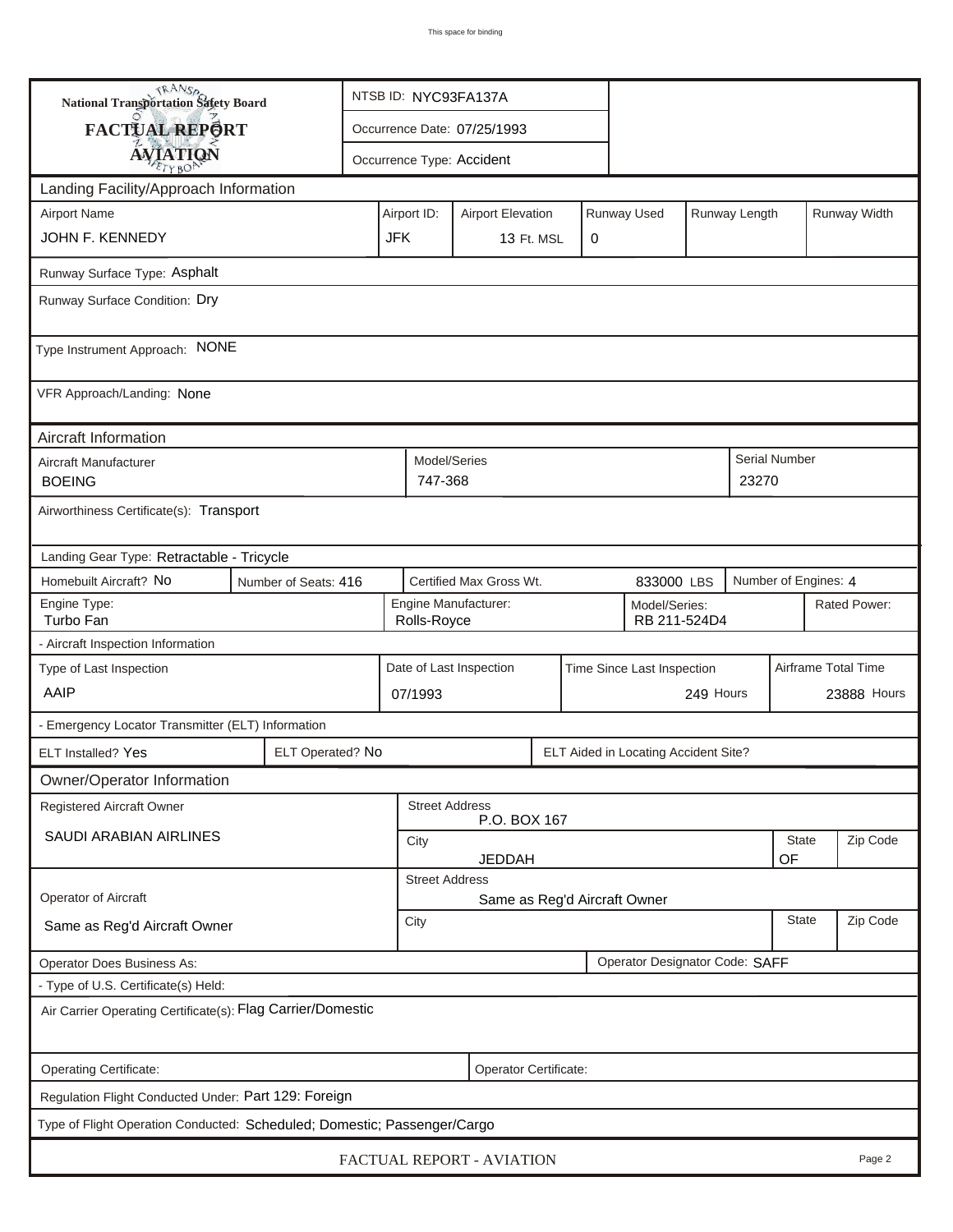|                                                                                                      | <b>National Transportation Safety Board</b>                 | NTSB ID: NYC93FA137A                |                        |                                                      |                             |  |                 |            |                                        |           |            |      |                                    |                     |
|------------------------------------------------------------------------------------------------------|-------------------------------------------------------------|-------------------------------------|------------------------|------------------------------------------------------|-----------------------------|--|-----------------|------------|----------------------------------------|-----------|------------|------|------------------------------------|---------------------|
|                                                                                                      | FACTUAL REPORT                                              |                                     |                        |                                                      | Occurrence Date: 07/25/1993 |  |                 |            |                                        |           |            |      |                                    |                     |
|                                                                                                      | <b>AVIATION</b>                                             |                                     |                        |                                                      | Occurrence Type: Accident   |  |                 |            |                                        |           |            |      |                                    |                     |
|                                                                                                      |                                                             |                                     |                        |                                                      |                             |  |                 |            |                                        |           |            |      |                                    |                     |
| <b>First Pilot Information</b><br><b>State</b><br>Date of Birth<br>City<br>Name<br>Age               |                                                             |                                     |                        |                                                      |                             |  |                 |            |                                        |           |            |      |                                    |                     |
|                                                                                                      |                                                             |                                     |                        |                                                      |                             |  |                 |            |                                        |           |            |      |                                    |                     |
| On File                                                                                              |                                                             | On File<br>On File<br>On File<br>51 |                        |                                                      |                             |  |                 |            |                                        |           |            |      |                                    |                     |
| Principal Profession: Civilian Pilot<br>Certificate Number: On File<br>Seat Occupied: Left<br>Sex: M |                                                             |                                     |                        |                                                      |                             |  |                 |            |                                        |           |            |      |                                    |                     |
| Airline Transport<br>Certificate(s):                                                                 |                                                             |                                     |                        |                                                      |                             |  |                 |            |                                        |           |            |      |                                    |                     |
| Airplane Rating(s):<br>Multi-engine Land                                                             |                                                             |                                     |                        |                                                      |                             |  |                 |            |                                        |           |            |      |                                    |                     |
|                                                                                                      | Rotorcraft/Glider/LTA: None                                 |                                     |                        |                                                      |                             |  |                 |            |                                        |           |            |      |                                    |                     |
|                                                                                                      | Instrument Rating(s): Airplane                              |                                     |                        |                                                      |                             |  |                 |            |                                        |           |            |      |                                    |                     |
| None<br>Instructor Rating(s):                                                                        |                                                             |                                     |                        |                                                      |                             |  |                 |            |                                        |           |            |      |                                    |                     |
|                                                                                                      | Type Rating/Endorsement for Accident/Incident Aircraft? Yes |                                     |                        |                                                      |                             |  |                 |            | <b>Current Biennial Flight Review?</b> |           |            |      |                                    |                     |
|                                                                                                      | Medical Cert.: Class 1                                      |                                     |                        | Medical Cert. Status: Valid Medical--w/ waivers/lim. |                             |  |                 |            |                                        |           |            |      | Date of Last Medical Exam: 05/1963 |                     |
|                                                                                                      |                                                             |                                     |                        |                                                      |                             |  |                 |            |                                        |           |            |      |                                    |                     |
| - Flight Time Matrix                                                                                 |                                                             | All A/C                             | This Make<br>and Model | Airplane<br>Single Engine                            | Airplane<br>Mult-Engine     |  | Night<br>Actual |            | Instrument                             | Simulated | Rotorcraft |      | Glider                             | Lighter<br>Than Air |
| <b>Total Time</b>                                                                                    |                                                             | 21198                               | 1945                   |                                                      |                             |  |                 |            |                                        |           |            |      |                                    |                     |
|                                                                                                      | Pilot In Command(PIC)                                       |                                     |                        |                                                      |                             |  |                 |            |                                        |           |            |      |                                    |                     |
| Instructor                                                                                           |                                                             |                                     |                        |                                                      |                             |  |                 |            |                                        |           |            |      |                                    |                     |
| Last 90 Days                                                                                         |                                                             | 143                                 | 143                    |                                                      |                             |  |                 |            |                                        |           |            |      |                                    |                     |
| Last 30 Days                                                                                         |                                                             | 14                                  | 14                     |                                                      |                             |  |                 |            |                                        |           |            |      |                                    |                     |
| Last 24 Hours                                                                                        |                                                             |                                     |                        |                                                      |                             |  |                 |            |                                        |           |            |      |                                    |                     |
|                                                                                                      | Seatbelt Used? Yes                                          |                                     |                        | Shoulder Harness Used? Yes                           |                             |  |                 |            | Toxicology Performed? Yes              |           |            |      | Second Pilot? Yes                  |                     |
|                                                                                                      |                                                             |                                     |                        |                                                      |                             |  |                 |            |                                        |           |            |      |                                    |                     |
|                                                                                                      | Flight Plan/Itinerary                                       |                                     |                        |                                                      |                             |  |                 |            |                                        |           |            |      |                                    |                     |
|                                                                                                      | Type of Flight Plan Filed: IFR                              |                                     |                        |                                                      |                             |  |                 |            |                                        |           |            |      |                                    |                     |
| Departure Point                                                                                      |                                                             |                                     |                        |                                                      |                             |  | <b>State</b>    |            | Airport Identifier                     |           |            |      | Departure Time                     | Time Zone           |
| Same as Accident/Incident Location                                                                   |                                                             |                                     |                        |                                                      |                             |  |                 | <b>JFK</b> |                                        |           |            | 0000 |                                    |                     |
| Destination                                                                                          |                                                             |                                     |                        |                                                      |                             |  | <b>State</b>    |            | Airport Identifier                     |           |            |      |                                    |                     |
| <b>WASHINGTON</b><br>DC<br><b>IAD</b>                                                                |                                                             |                                     |                        |                                                      |                             |  |                 |            |                                        |           |            |      |                                    |                     |
| Type of Clearance: None                                                                              |                                                             |                                     |                        |                                                      |                             |  |                 |            |                                        |           |            |      |                                    |                     |
| Type of Airspace: Class D                                                                            |                                                             |                                     |                        |                                                      |                             |  |                 |            |                                        |           |            |      |                                    |                     |
|                                                                                                      | Weather Information                                         |                                     |                        |                                                      |                             |  |                 |            |                                        |           |            |      |                                    |                     |
| Source of Briefing:<br><b>Flight Service Station</b>                                                 |                                                             |                                     |                        |                                                      |                             |  |                 |            |                                        |           |            |      |                                    |                     |
| Method of Briefing:                                                                                  |                                                             |                                     |                        |                                                      |                             |  |                 |            |                                        |           |            |      |                                    |                     |
| FACTUAL REPORT - AVIATION<br>Page 3                                                                  |                                                             |                                     |                        |                                                      |                             |  |                 |            |                                        |           |            |      |                                    |                     |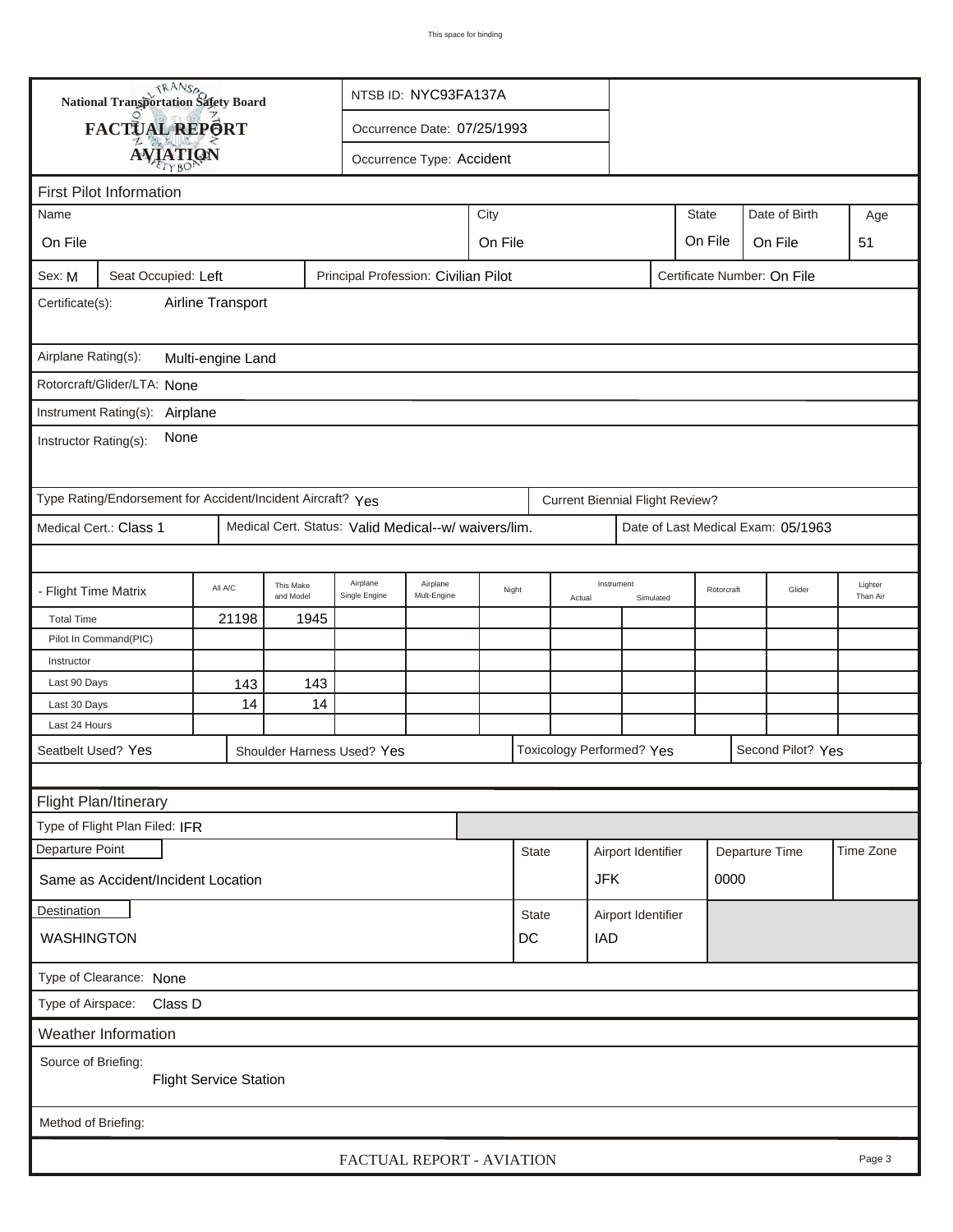|                        | <b>National Transportation Safety Board</b>  |                             | NTSB ID: NYC93FA137A |                      |                           |                                                       |    |                         |  |                   |                              |        |
|------------------------|----------------------------------------------|-----------------------------|----------------------|----------------------|---------------------------|-------------------------------------------------------|----|-------------------------|--|-------------------|------------------------------|--------|
|                        | FACTUAL REPORT                               | Occurrence Date: 07/25/1993 |                      |                      |                           |                                                       |    |                         |  |                   |                              |        |
|                        | <b>AVIATION</b>                              |                             |                      |                      | Occurrence Type: Accident |                                                       |    |                         |  |                   |                              |        |
|                        | Weather Information                          |                             |                      |                      |                           |                                                       |    |                         |  |                   |                              |        |
| WOF ID                 | <b>Observation Time</b>                      | Time Zone                   |                      | <b>WOF Elevation</b> |                           | WOF Distance From Accident Site                       |    |                         |  |                   | Direction From Accident Site |        |
|                        |                                              |                             |                      |                      |                           |                                                       |    |                         |  |                   |                              |        |
| <b>JFK</b>             | 0956                                         | <b>EDT</b>                  |                      | 13 Ft. MSL           |                           |                                                       |    | 0 <sub>NM</sub>         |  |                   | 0 Deg. Mag.                  |        |
|                        | Sky/Lowest Cloud Condition: Scattered        |                             |                      |                      |                           | 25000 Ft. AGL                                         |    | Condition of Light: Day |  |                   |                              |        |
|                        | Lowest Ceiling: None                         |                             |                      | 0 Ft. AGL            |                           | Visibility:                                           | 20 | <b>SM</b>               |  | Altimeter:        | 30.00                        | "Hg    |
| Temperature:           | 28 °C                                        | Dew Point:                  |                      | 15 °C                | Wind Direction: 50        |                                                       |    |                         |  | Density Altitude: |                              | Ft.    |
| Wind Speed: 5          |                                              | Gusts:                      |                      |                      |                           | Weather Condtions at Accident Site: Visual Conditions |    |                         |  |                   |                              |        |
| Visibility (RVR):      | $\mathbf 0$<br>Ft.                           | Visibility (RVV)            |                      | 0<br>SM              |                           | Intensity of Precipitation: Unknown                   |    |                         |  |                   |                              |        |
|                        | Restrictions to Visibility: None             |                             |                      |                      |                           |                                                       |    |                         |  |                   |                              |        |
|                        |                                              |                             |                      |                      |                           |                                                       |    |                         |  |                   |                              |        |
| Type of Precipitation: | None                                         |                             |                      |                      |                           |                                                       |    |                         |  |                   |                              |        |
|                        |                                              |                             |                      |                      |                           |                                                       |    |                         |  |                   |                              |        |
|                        | Accident Information                         |                             |                      |                      |                           |                                                       |    |                         |  |                   |                              |        |
|                        | Aircraft Damage: Minor                       |                             |                      | Aircraft Fire: None  |                           |                                                       |    | Aircraft Explosion None |  |                   |                              |        |
|                        | Classification: Foreign Registered/U.S. Soil |                             |                      |                      |                           |                                                       |    |                         |  |                   |                              |        |
|                        | - Injury Summary Matrix                      | Fatal                       | Serious              | Minor                | None                      | <b>TOTAL</b>                                          |    |                         |  |                   |                              |        |
| <b>First Pilot</b>     |                                              |                             |                      |                      | $\mathbf{1}$              | 1                                                     |    |                         |  |                   |                              |        |
| Second Pilot           |                                              |                             |                      |                      | 1                         |                                                       |    |                         |  |                   |                              |        |
| <b>Student Pilot</b>   |                                              |                             |                      |                      |                           |                                                       |    |                         |  |                   |                              |        |
|                        | Flight Instructor                            |                             |                      |                      |                           |                                                       |    |                         |  |                   |                              |        |
| <b>Check Pilot</b>     |                                              |                             |                      |                      |                           |                                                       |    |                         |  |                   |                              |        |
|                        | <b>Flight Engineer</b>                       |                             |                      |                      |                           | 11                                                    |    |                         |  |                   |                              |        |
|                        | Cabin Attendants                             |                             |                      |                      | 18                        | 18                                                    |    |                         |  |                   |                              |        |
| Other Crew             |                                              |                             |                      |                      |                           |                                                       |    |                         |  |                   |                              |        |
| Passengers             |                                              |                             |                      |                      | 130                       | 130                                                   |    |                         |  |                   |                              |        |
|                        | - TOTAL ABOARD -                             |                             |                      |                      | 151                       | 151                                                   |    |                         |  |                   |                              |        |
| Other Ground           |                                              | 0                           | $\Omega$             | 0                    |                           | $\overline{0}$                                        |    |                         |  |                   |                              |        |
|                        | - GRAND TOTAL -                              | 0                           | 0                    | 0                    | 151                       | 151                                                   |    |                         |  |                   |                              |        |
|                        |                                              |                             |                      |                      |                           |                                                       |    |                         |  |                   |                              |        |
|                        |                                              |                             |                      |                      | FACTUAL REPORT - AVIATION |                                                       |    |                         |  |                   |                              | Page 4 |